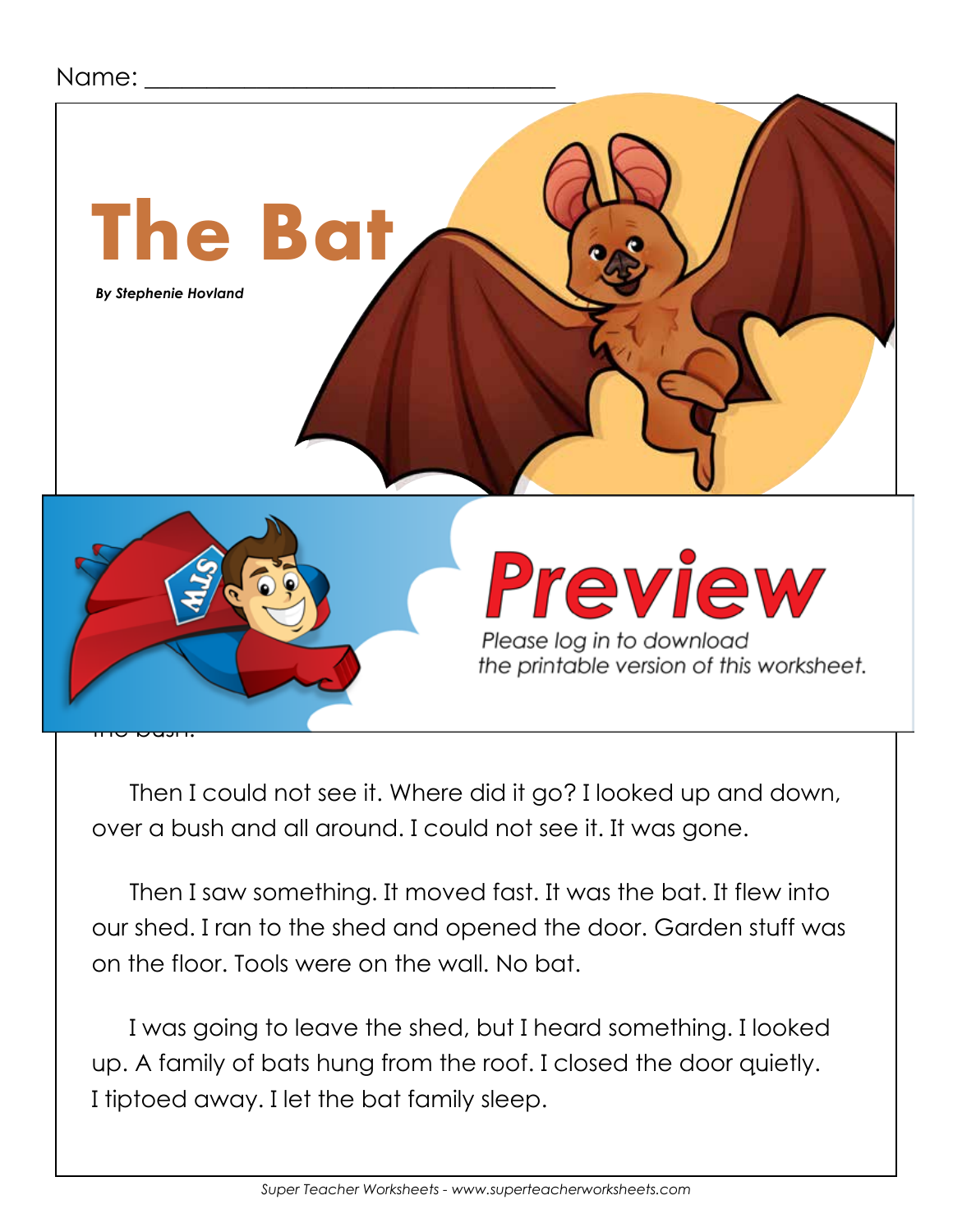## Name: \_\_\_\_\_



 *By Stephenie Hovland*

- **1.** What did the storyteller do when she saw the bat?
	- **a.** She hid from it. **b.** She ran away.
	- **c.** She yelled for help. **d.** She followed it.



- 
- 
- **2.** What was on the floor of the shed?



 $\overline{\phantom{a}}$  , and the contract of the contract of the contract of the contract of the contract of the contract of the contract of the contract of the contract of the contract of the contract of the contract of the contrac

 $\overline{\phantom{a}}$  , and the contract of the contract of the contract of the contract of the contract of the contract of the contract of the contract of the contract of the contract of the contract of the contract of the contrac

 $\overline{\phantom{a}}$  , and the contract of the contract of the contract of the contract of the contract of the contract of the contract of the contract of the contract of the contract of the contract of the contract of the contrac

**5.** What did the storyteller do after she found the bat?

**Something extra:** The word bat has two meanings. In this story, a bat is an animal that flies in the air. It can also mean something else. On the back of this paper, draw a picture of another kind of bat.